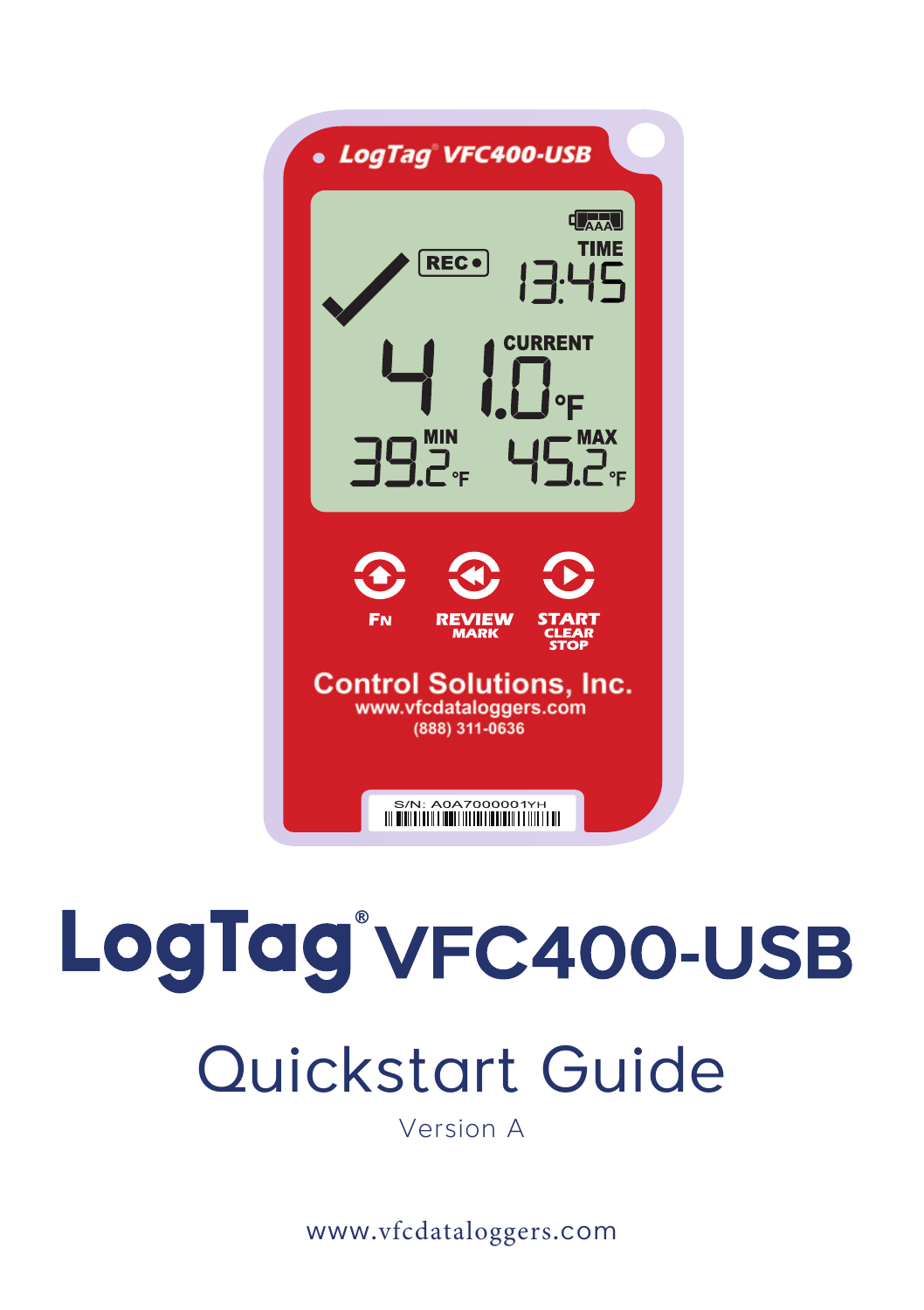## Quickstart Guide Contents

| What's included                           |  |
|-------------------------------------------|--|
| <b>Battery Installation</b>               |  |
| <b>Downloading Control Solutions VTMC</b> |  |
| Configuring your VFC400-USB               |  |
| Installing the Wall Mount                 |  |
| <b>Starting your VFC400-USB</b>           |  |
| <b>Downloading Results</b>                |  |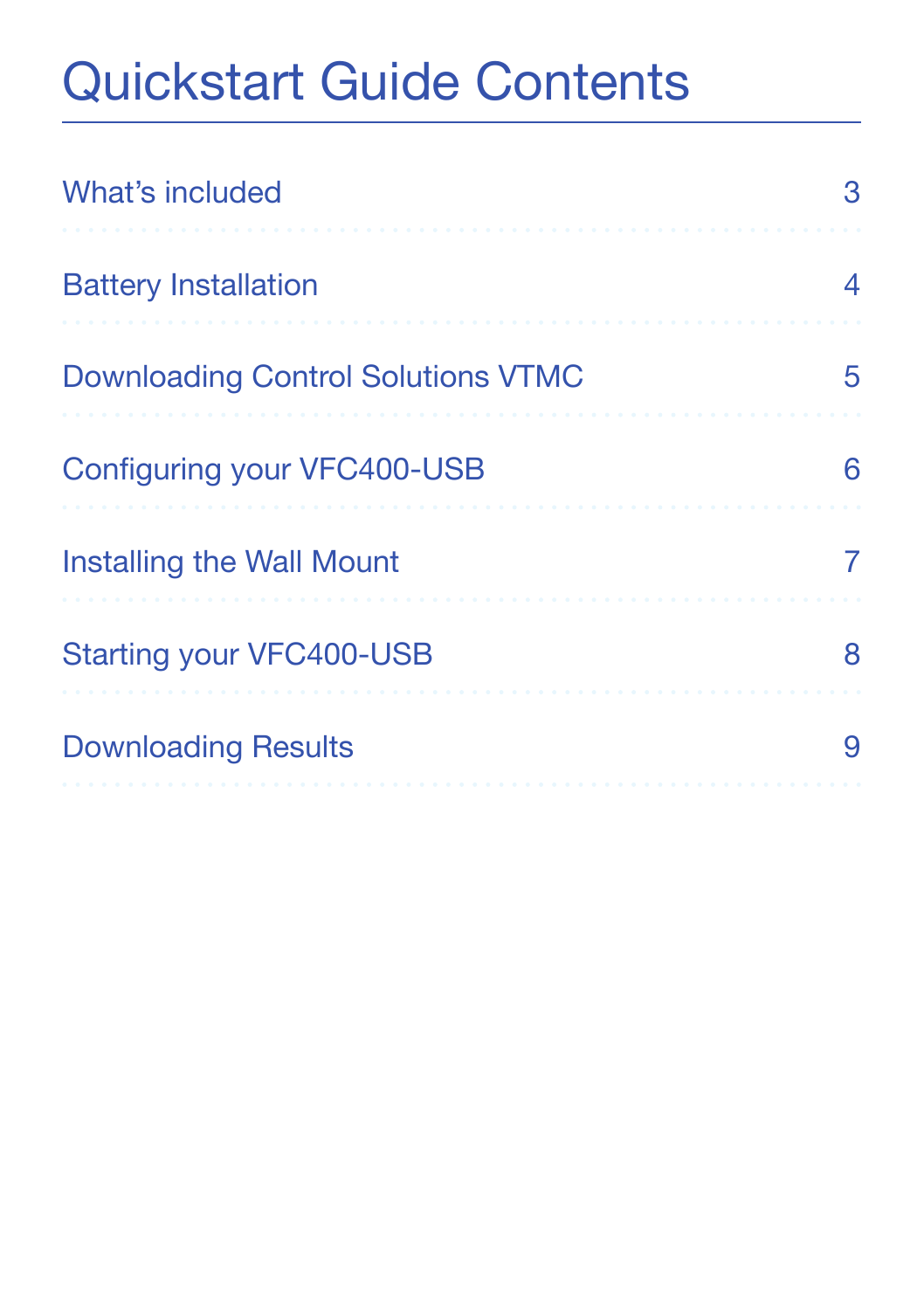## What's included

Please check you have each of the items shown below before continuing with setting up your VFC400-USB.

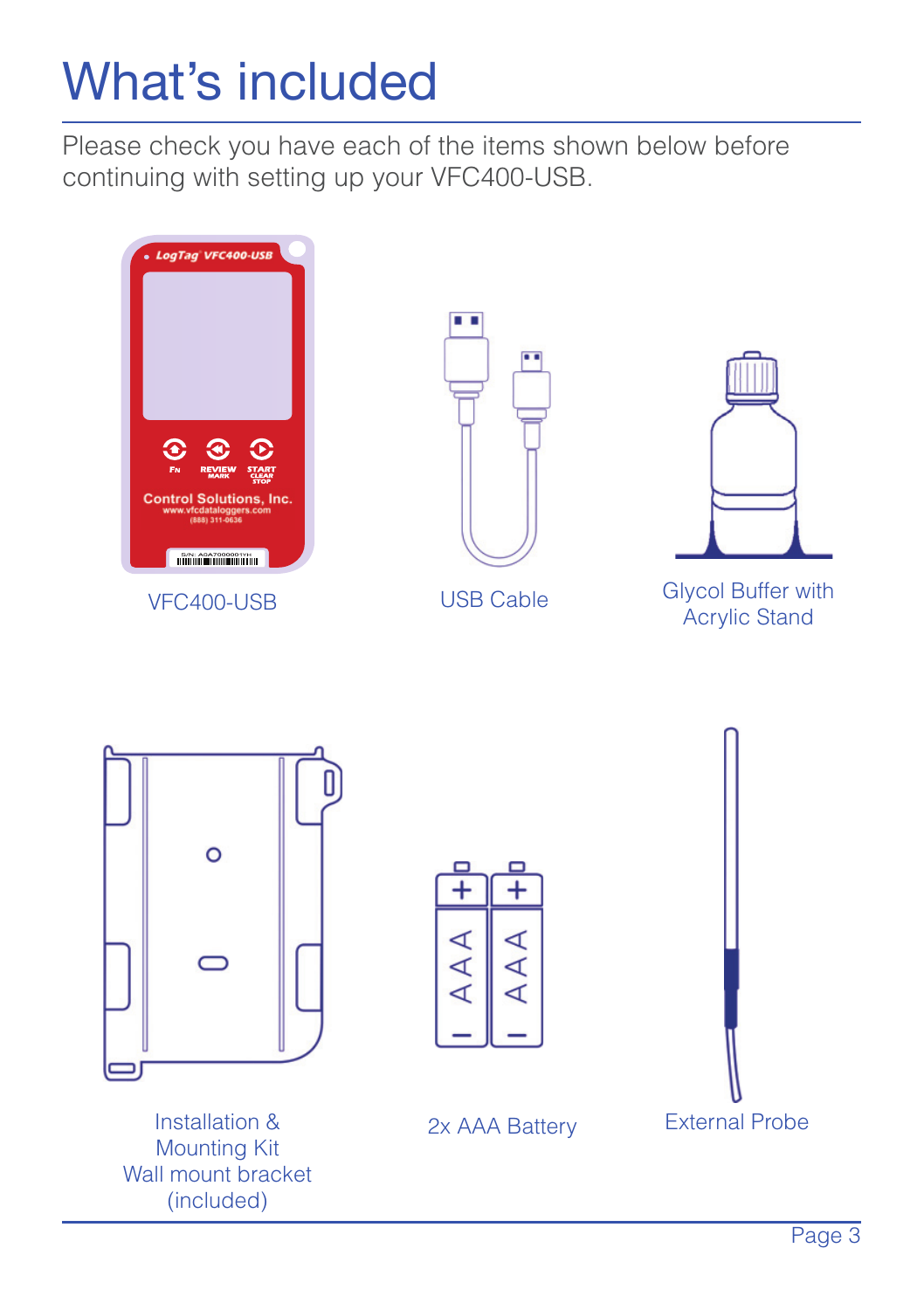## Battery Installation

The AAA batteries are the main power source for your VFC400- USB.

A 5V/5W USB power supply is another available source if you wish to power the unit permanently via the USB socket.

- 1. You will need a small phillips (cross-shaped) screwdriver to remove the cover on the back of the VFC400-USB case.
- 2. Once you have removed the battery cover, install the 2x AAA batteries provided in the product. **Take note** of the direction each battery must be installed.



3. Once both batteries are securely installed, **replace the battery cover** and secure via the screw you used to open the cover.

**Warning:** Please note the VFC400-USB will not start if AAA batteries are low or if there is no USB power.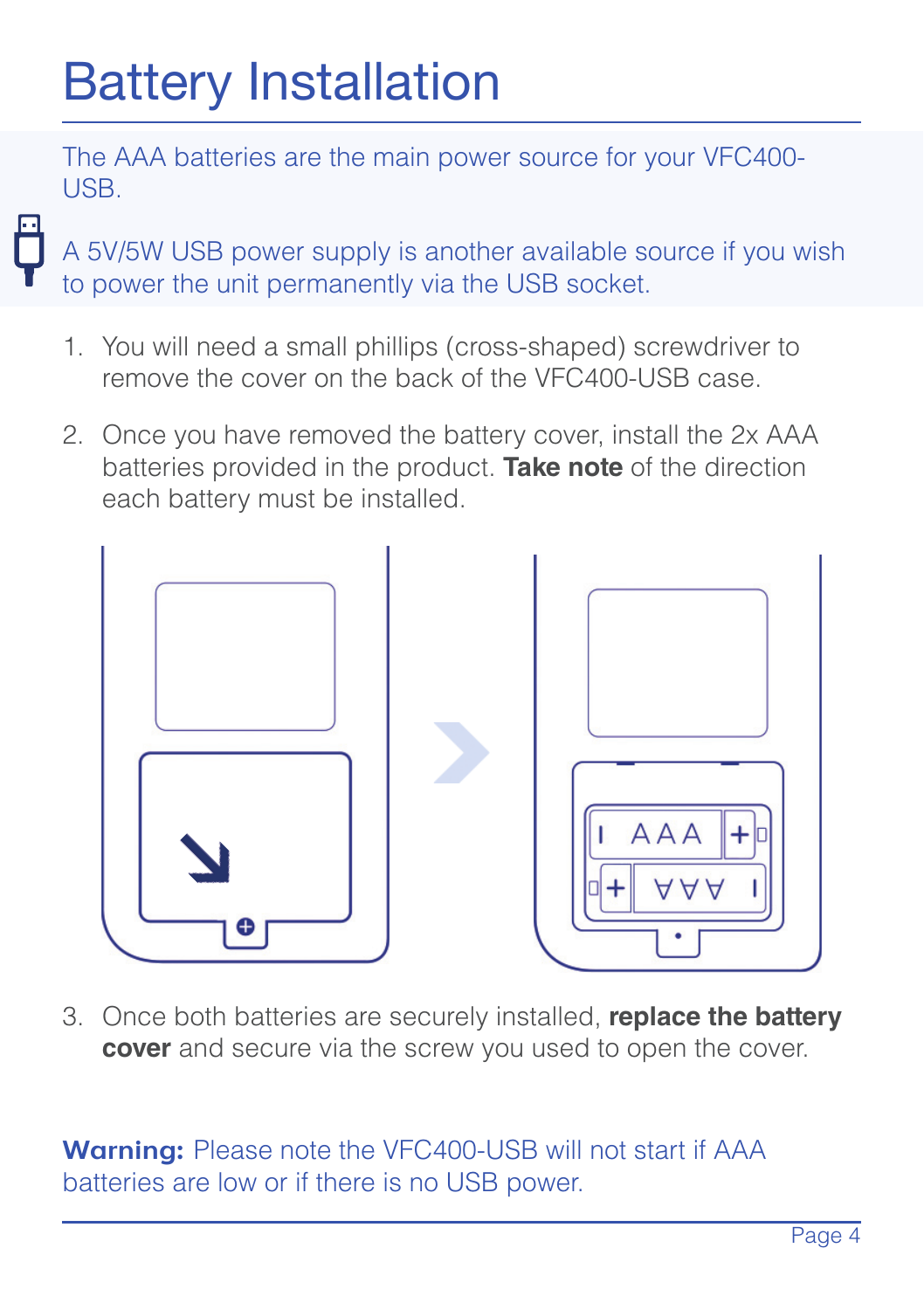#### Downloading Control Solutions VTMC

To download the latest Control Solutions VTMC, open your browser and navigate to:



https://vfcdataloggers.com/software-downloads/

1. Click the latest VFC 400 Version 3 software (VTMC) download link

2. Click 'Run' or 'Save File' then double-click the downloaded file to open Control Solutions VTMC Setup

3. Follow the on-screen prompts to install Control Solutions VTMC

4. Click 'Finish' to exit VTMC Setup

**Note:** If you already have the Control Solutions VTMC installed, please see whether you need to update to the latest version by clicking 'Check Internet for update' in the 'Help' menu.

**Warning:** Please ensure no other LogTag software is currently running on your computer before running the Analyzer software.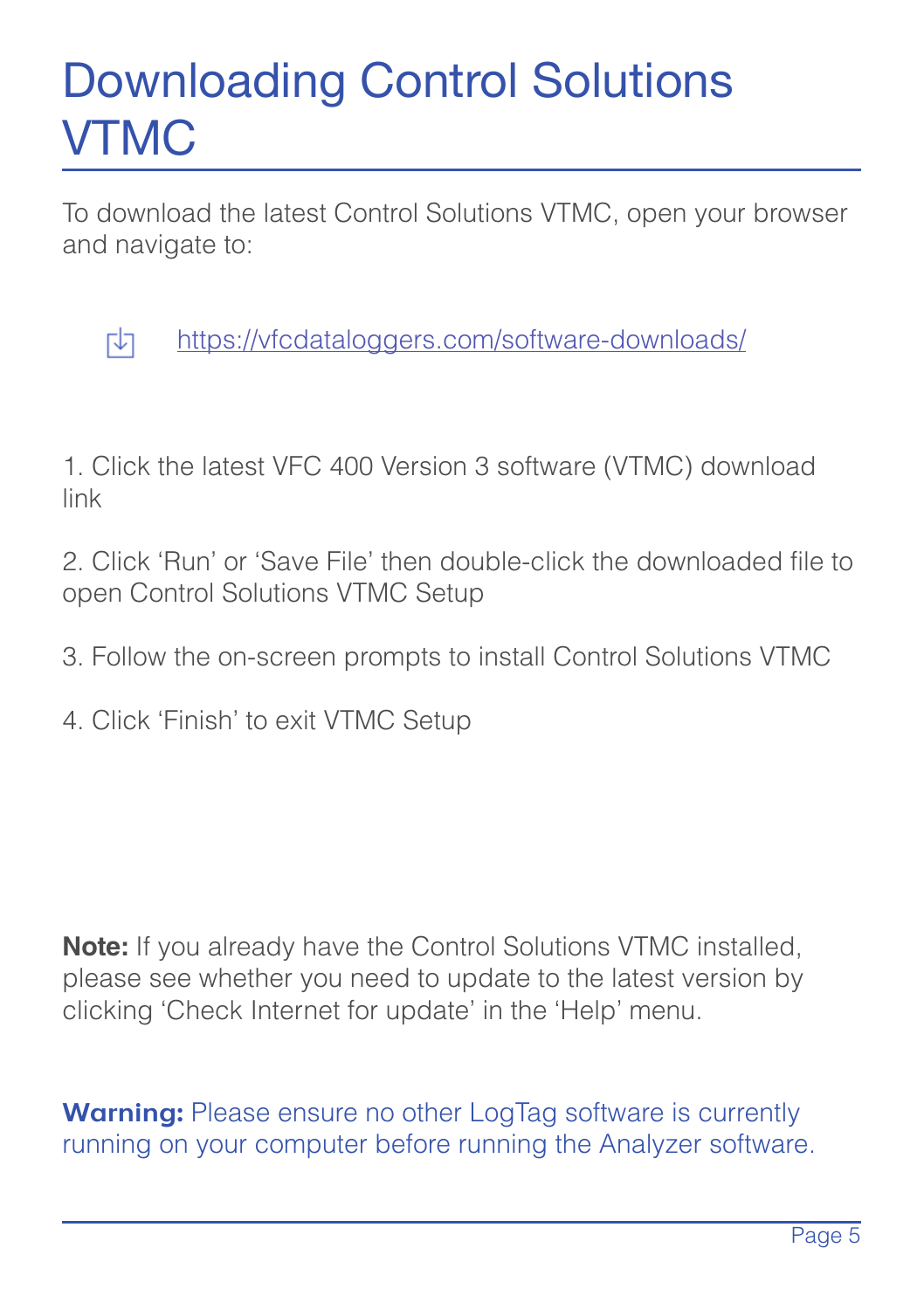### Configuring your VFC400-USB

Connect your VFC400-USB to your computer via the USB cable provided. The USB socket on the device is located on the bottom, protected by a rubber seal.



1. Open Control Solutions VTMC

2. Click 'Configure' from the 'LogTag' menu or click the 'Wizard' icon

3. Adjust your logger configuration settings as required. For more information on configuration settings, please refer to Configuring the VFC400-USB in the Product User Guide

- 4. Click 'Next' to upload the configuration settings to the logger
- 5. Click 'Close' to exit the configuration page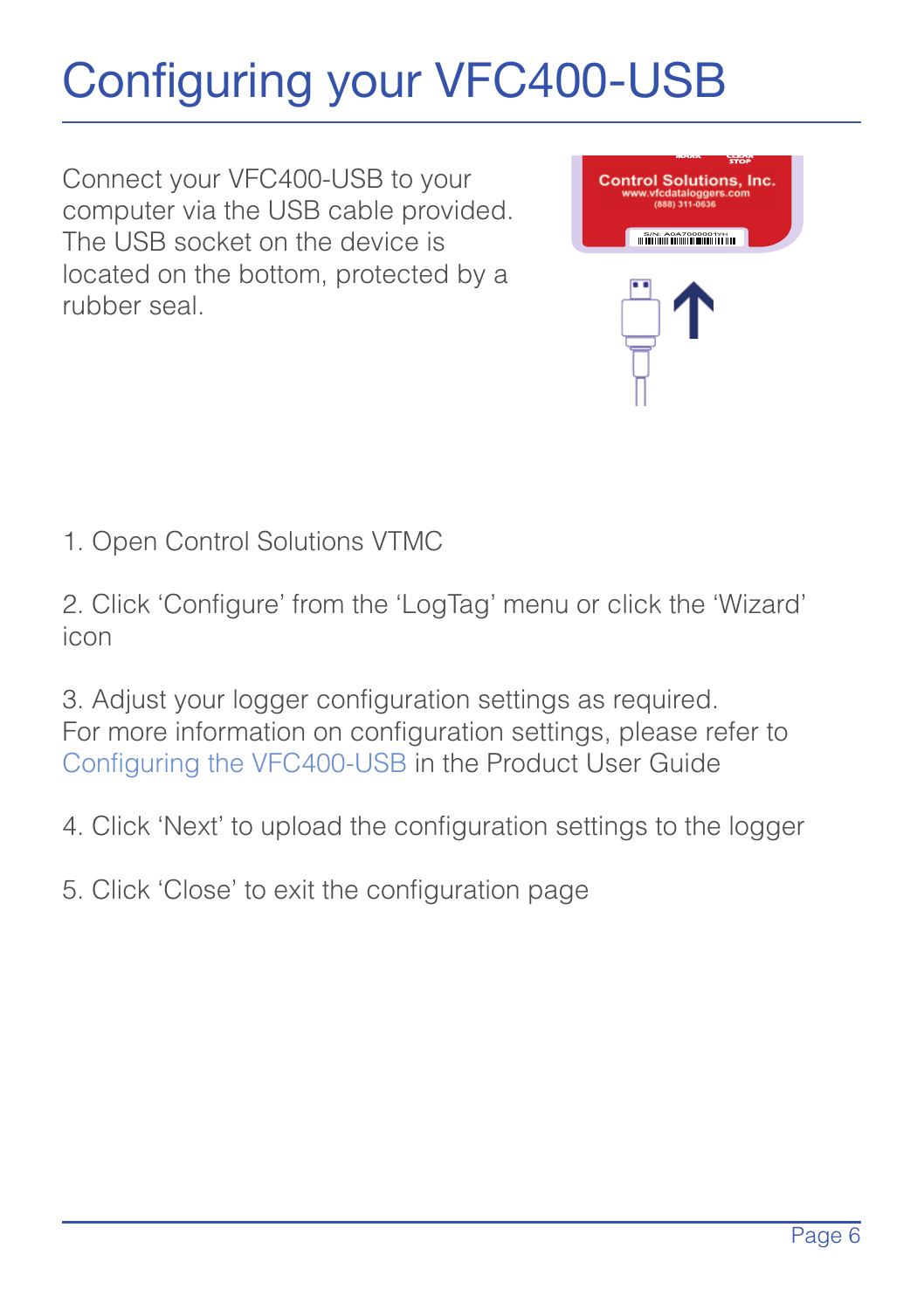## Installing the Wall Mount

Setup of your VFC400-USB is complete.

Attach the Wall Mount Bracket on the side of your refrigerator or freezer, preferably at eye-level with the adhesive strip provided with the Wall Mount.

Before sticking on the Wall Mount, make sure the sensor cable and the USB cable from the VFC400-USB can both reach the device comfortably without obstruction or at risk of being accidentally disconnected if knocked.

Insert the VFC400-USB into the Wall Mount, connect the USB and sensor cables.

The display should show the word "**READY**" as seen in the image (right)

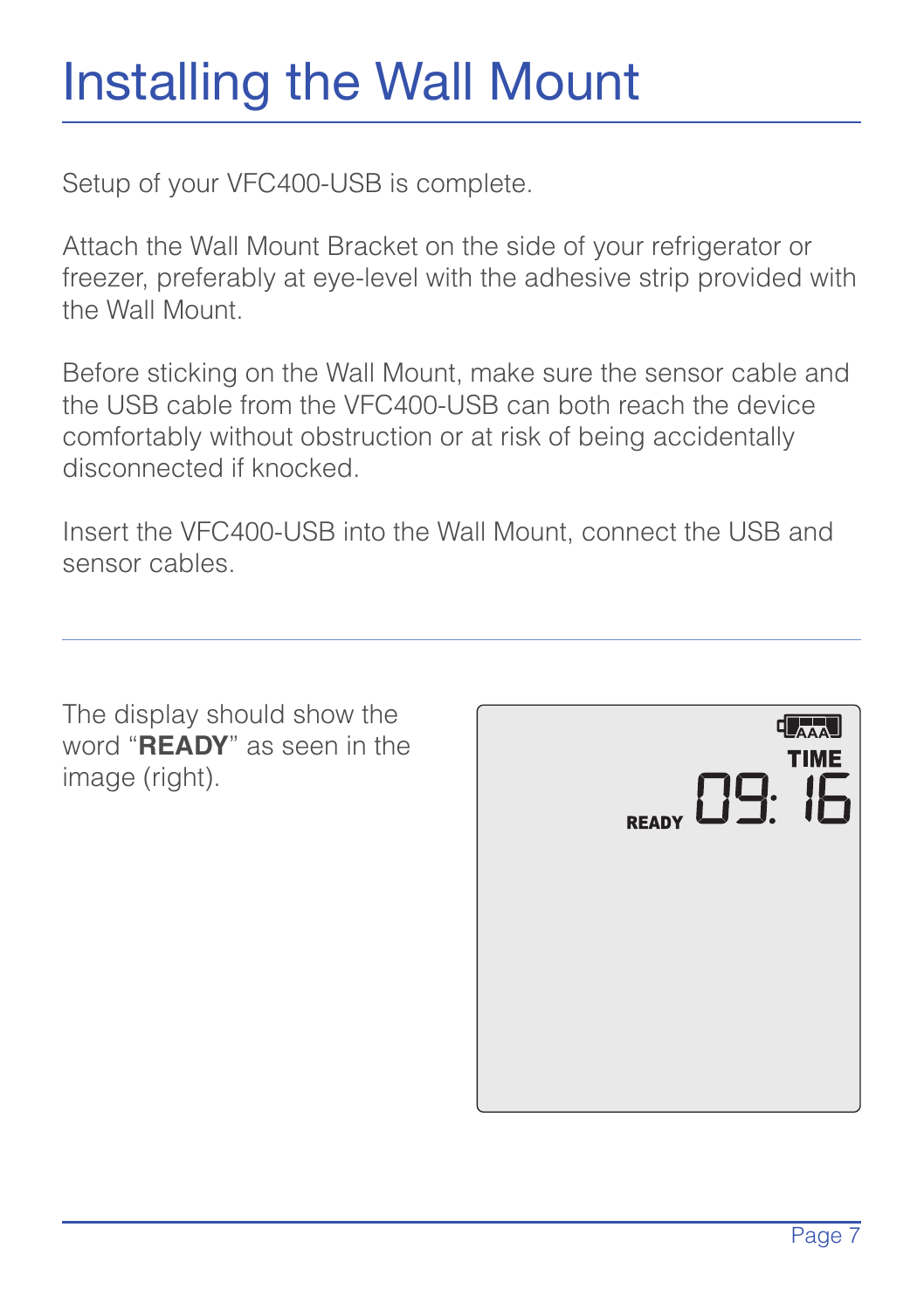## Starting your VFC400-USB

Please ensure you have connected an ST100X external probe to your device before starting.

Press and hold the **START/ Clear/Stop** button.

**STARTING** will appear along with **READY**.

Release the button once **READY** disappears.

**The VFC400-USB now records temperature data.**

The Logger will **not** start if:

- You release the button before READY disappears.
- You keep holding the button for more than 2 seconds after READY disappears.
- The backup battery is critically low and the logger is not connected to power.